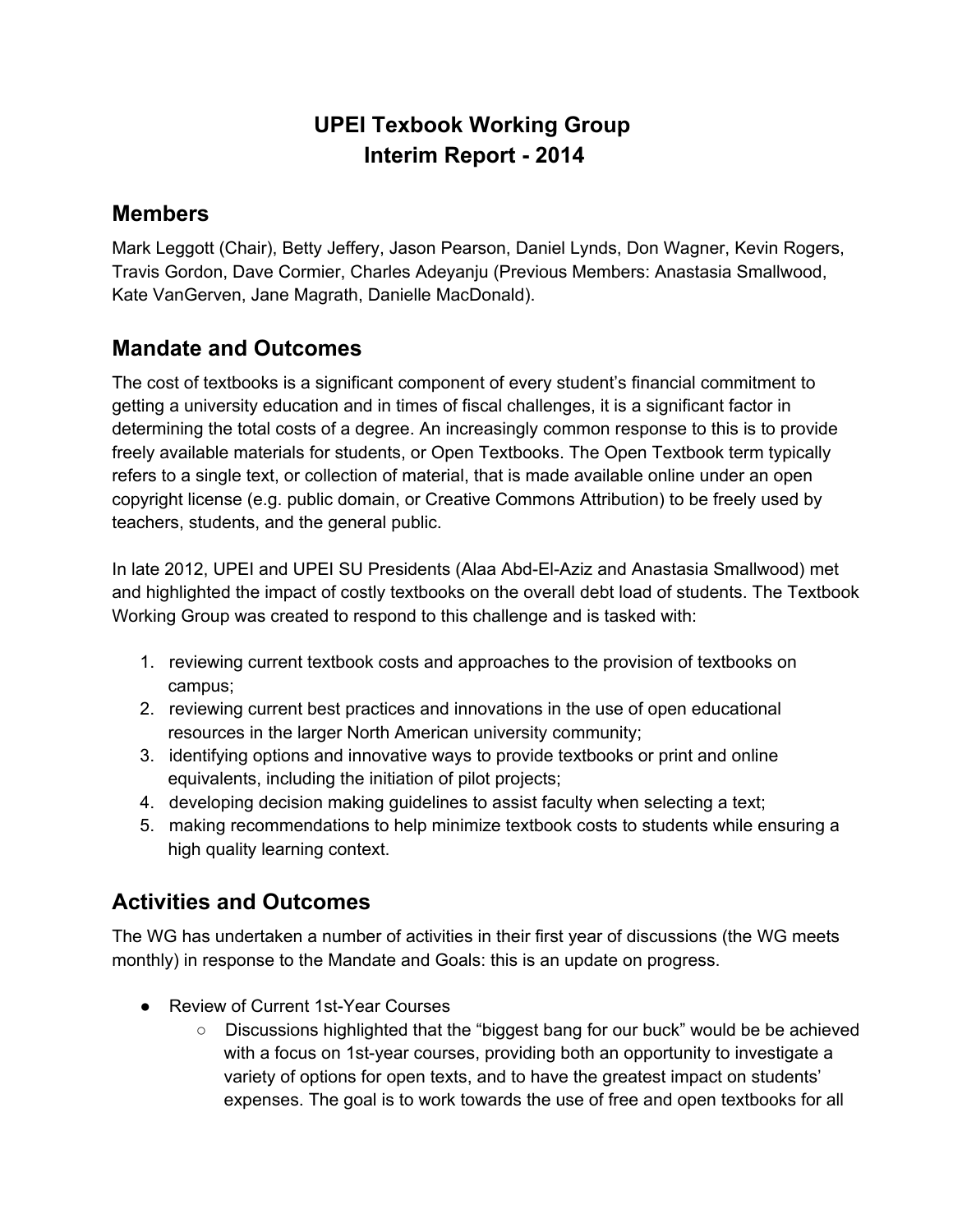1st year courses, while responding to faculty interests at higher level courses.

- The WG developed a profile of 1st year courses, with average textbook costs for a sample representing "typical" timetables for students with a major in: Psychology, Chemistry, Biology, Business, Nursing, English, Sociology, Economics, Mathematics, Engineering, Education, AVC.
- $\circ$  The WG has also benefited from the efforts undertaken by the SU to survey students to determine average costs of textbooks. The most recent such efforts highlighted an average cost of \$700 over 2 terms for Arts students and \$900 for science students.
- **Faculty Feedback** 
	- The WG is developing a survey for faculty to determine current practices, interest in other approaches and more details on the use of textbooks and additional materials in classroom and online courses. The WG hopes to distribute the survey in 2014.
- Resources
	- The WG has created a website (http://textbooks.vre3.upei.ca/) with resources for faculty to help make textbook decisions that consider costs as well as quality. This will be backed up with service from the WG and the Library to work with faculty to identify suitable open resources for specific courses.
	- This will include a review of best practices, including: links and descriptions of best practice approaches and a library of documents reflecting projects and practices from other institutions. These best practices will be summarized in a document that will be distributed to all Faculty each year at a time consistent with the communications from the Bookstore for textbook orders.
- **Communication** 
	- $\circ$  The WG distributed an initial communication to Faculty in April of 2013 which highlighted the high cost of textbooks and the resources available from the WG and the Library. It also resulted in a substantial interest from a number of individuals who are working with the WG to implement open textbooks. This will be followed up with additional communications in 2014.
	- $\circ$  The WG gave a presentation to faculty on January 7/14 (facilitated by the Faculty Development Office) which was well attended and generated a great deal of interest in open textbook options.

### **Current Pilots**

A hallmark of the outcomes of efforts over the last 12 months has been a focus on diversity: a variety of approaches to the delivery of textbook alternatives in a cost-effective and pedagogically sound approach. In the 1st academic term of the 2013-14 year, there were 6, with additional conversation started around a dozen or so courses. Some of the key outcomes include: adoption of existing best-practice open textbooks; creation of new open textbooks from existing material; options to print free textbooks via the Library's Print-on-Demand book printer.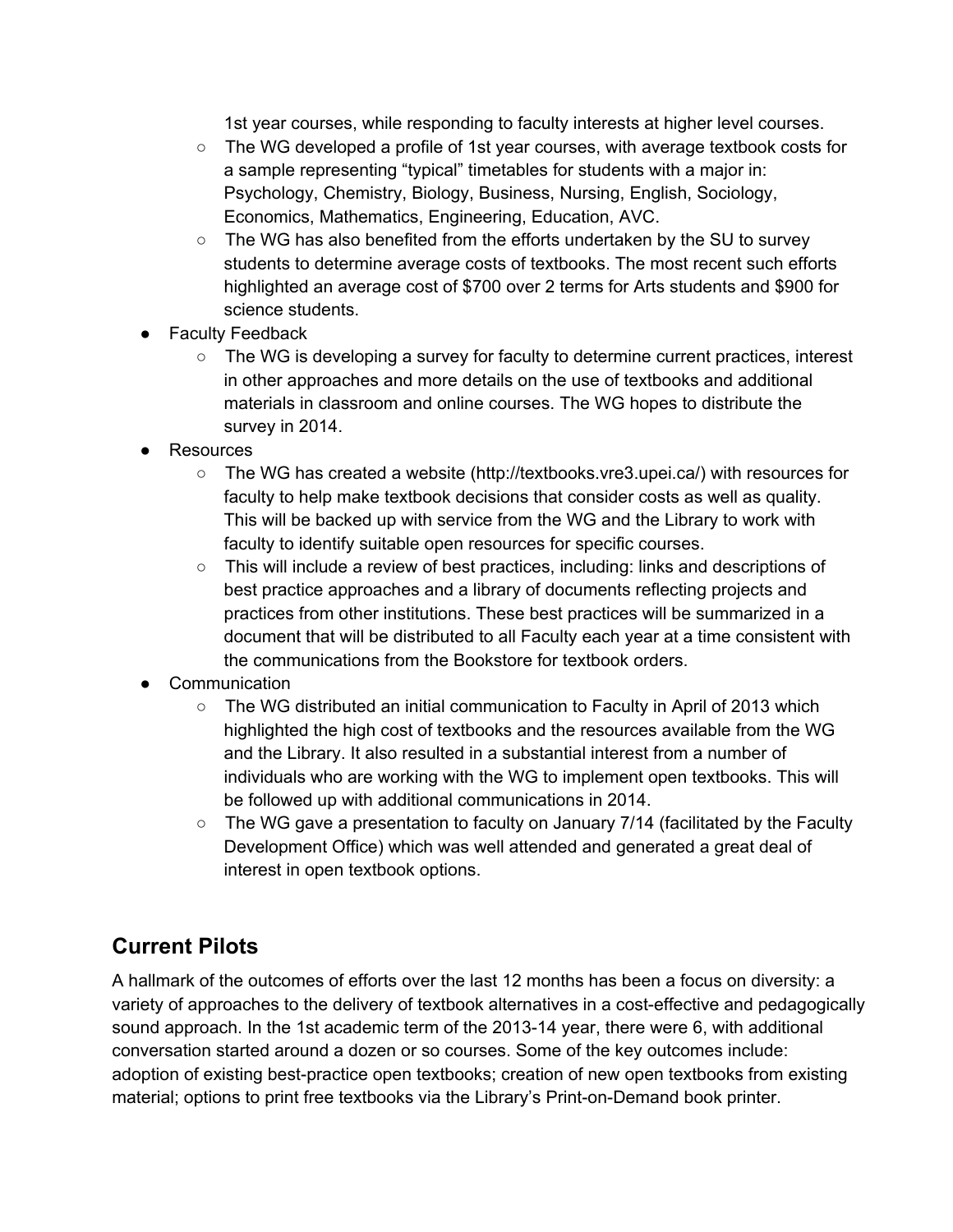- Adoption of "Exploring Business" for Business 101, a comprehensive introductory business text, which was available for free as a download (complete PDF or chapter by chapter PDFs) and/or as a \$35 print version (printed on the Library's Espresso Book Machine). <http://textbooks.vre3.upei.ca/busi101>
- Development of a freely available textbook for 1st-year Chemistry, based on a combination of a previously published textbook (made available under a "Creative Commons" type license) and now being edited and enhanced by the Chemistry Department, as well as resources from the OpenStax initiative. This effort wil not be available until the Fall of 2014 or 2015.
- Creation of a new textbook (written by Dr. Joe Veladium) for Religious Studies 103 (Love, Sex and Marriage) in collaboration with a regional publisher, and made available to students in an online version for less than if done via a traditional publisher. While not meeting the definition of Open Textbook from our introduction, this pilot does speak to the issue of texts authored by UPEI faculty and the various issues involved in this approach.
- Adoption of the OpenStax Biology textbook as an alternative to the official printed course textbook. There is an interest in adopting the text as the preferred option in future. <http://textbooks.vre3.upei.ca/islandora/object/textbook%3A25>
- Adoption of a freely available textbook (published by the Nature Group via their Scitable site) for Biology 231 (Introduction to Genetics - 2nd Term), and available as an online resource. <http://www.nature.com/scitable/group-join/upei-bio223-110914373/24728>
- Creation of an open textbook by Dr. Jason Pearson for Chemistry 331 (Quantum Mechanics and Spectroscopy) using the Wolfram Computable Document Format, which provides rich and interactive visualizations for concepts in the course.

The WG estimates a cost-savings to students in the past 2 semesters of over \$25,000.

## **Future Pilots**

The following efforts are underway or just starting and will produce concrete outcomes in the 2014-15 academic year, or 2015-16.

- Adoption of the OpenStax Sociology textbook for a W section of 1st year Sociology, and possibly others.
- Potential adoption of the OpenStax Psychology textbook for 1st year Psychology.
- Creation of a commercial textbook for Psychology 201 (Developmental Psychology) where use on campus would be free.
- Adoption of open source case studies for Business 416 (Integrated Cases in Marketing).

## **How To Get Started**

The WG recognizes that the discussion around open textbooks involves a number of people in various parts of the institutions, including E-Learning Office, the Library, Bookstore, this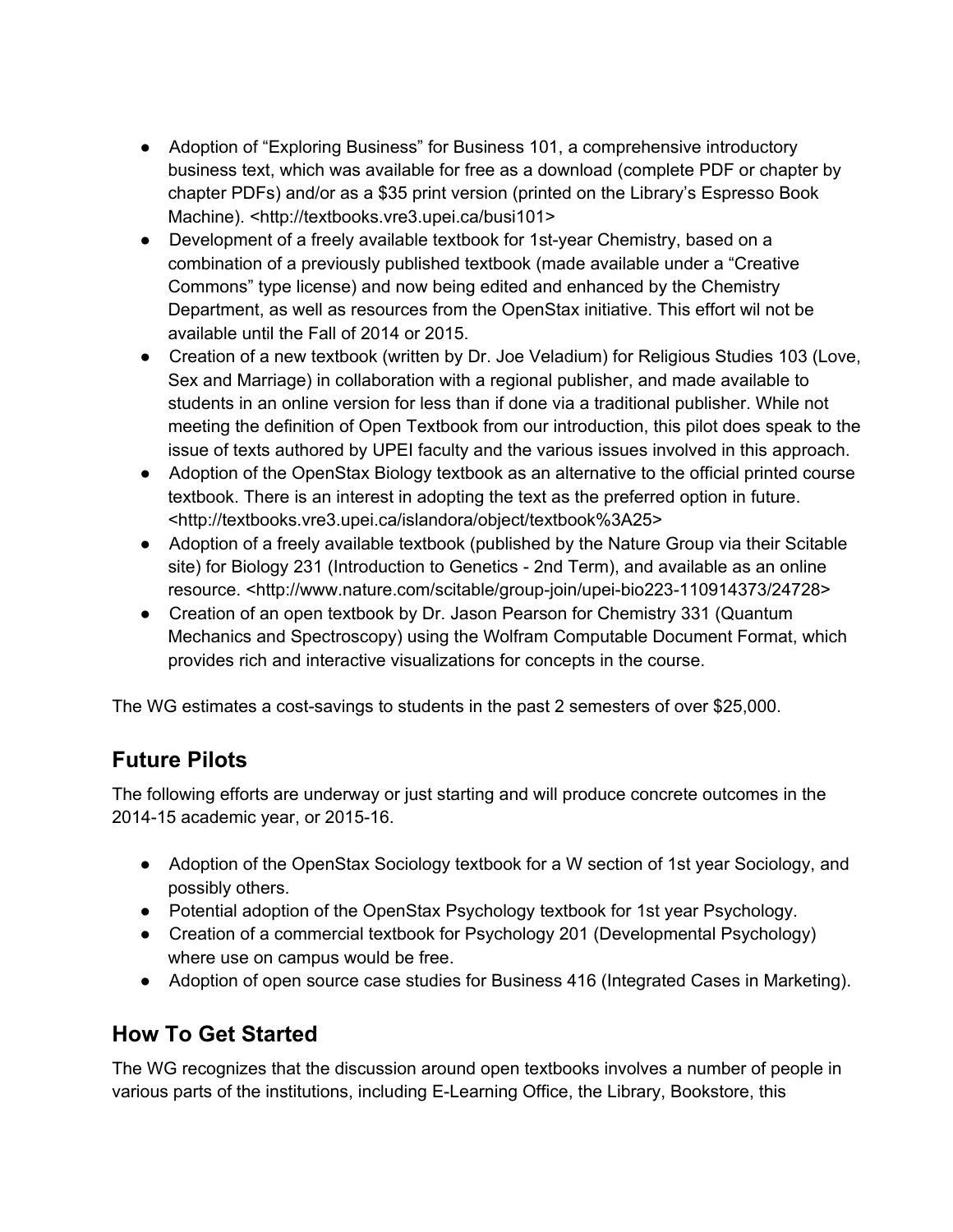committee, champions in individual departments. We also recognize that to make the adoption of open textbooks seamless and effective there should be one initial point of contact, the E-Learning Office: [elearning@upei.ca.](mailto:elearning@upei.ca)

#### **Recommendations**

During the 1st year of effort the TWG has considered a number of best-practice approaches which lead to some specific recommendations for ongoing efforts in this area.

We have adopted the use of the term Open Educational Resources (OER) to mean: a reusable, freely distributable element of content (e.g. a textbook) that is available at no or low cost. The ideal form of OER would be adaptable (ie. can be edited and remixed) and would provide a complete learning resource for a specific course. This definition also recognizes the importance of original, unedited texts in forming the basis of OER for specific courses.

- 1. Make the Working Group a standing Committee or WG of APCC, ideally linked with the ELearning Committee, and with a mandate to carry out the recommendations and report back to APCC annually.
- 2. Increase the use of OER at the University of PEI while ensuring flexibility for individual instructors.
- 3. Develop guidelines for building OER according to best-practice standards.
- 4. Develop an online framework for creating OER that is centrally supported by the Office of the VP Academic and APCC and that follows a universal design approach to ensure accessibility to all students.
- 5. Create supports (including grants) for the creation of OER and the adoption of OER, with an emphasis initially on 1st-year courses. This should be facilitated by the SCENT Committee and the Faculty Development Office.
- 6. Focus on the adoption of open textbooks in 1st Year Courses for the next 12 months, as this would positively impact the largest number of students.
- 7. Where OER are created locally encourage the use of a CC Attribution Share-Alike license to make the resources freely available to other educational institutions.
- 8. Make the existing E-Learning Office (e.g. the E-Learning Instructional Designers) resources permanent and add additional resources as demand allows.
- 9. Ensure the effective use of the Bookstore's distribution channels and upcoming online "Bookstore" system to deliver both traditional and OER.